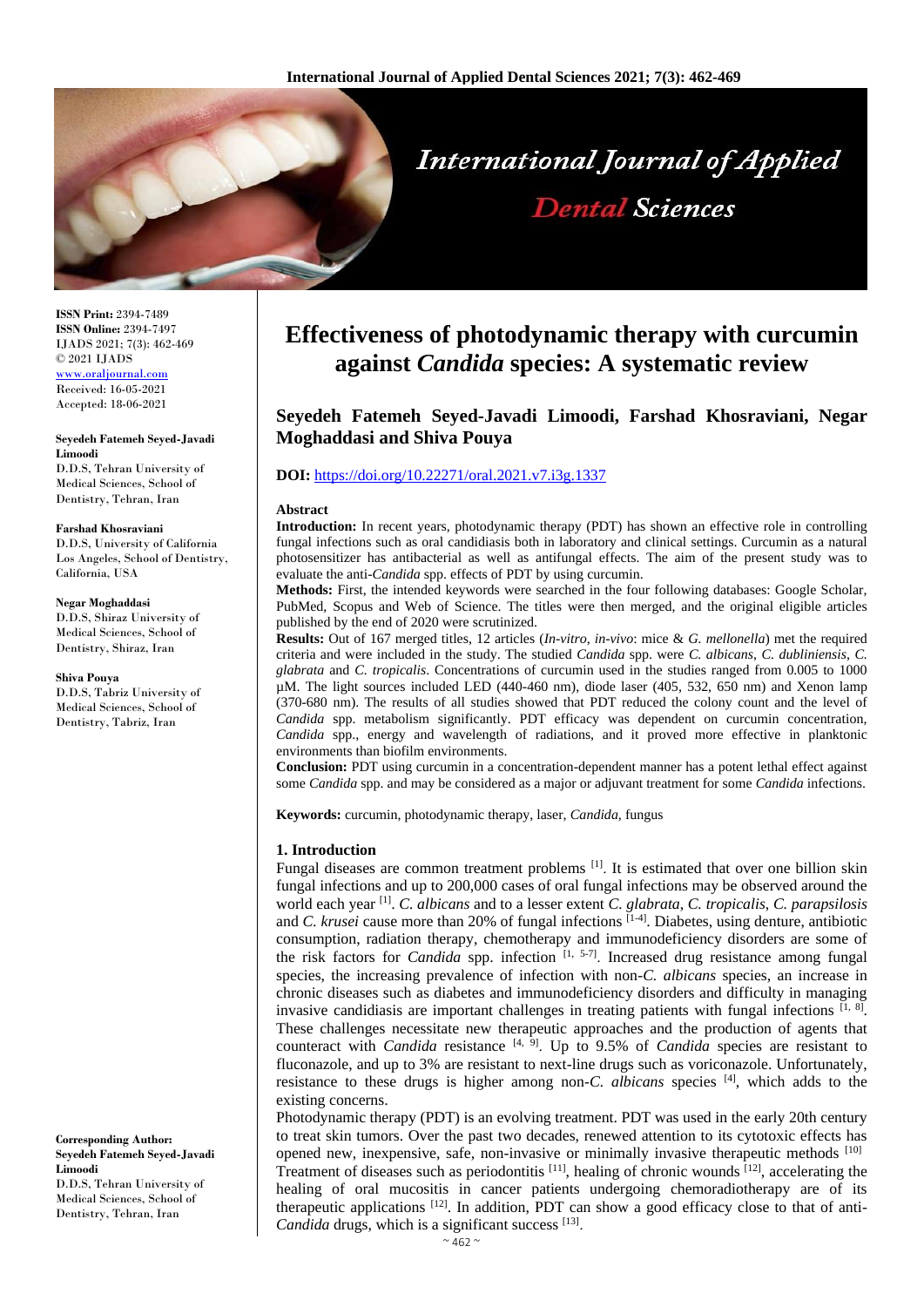PDT is based on the production of free radicals by photosensitizers (PSs). So far, various PSs have been introduced and efforts are underway to produce and strengthen their structures so that they can penetrate the cell and have a good ability to absorb light and produce free radicals [14-17]. The most common PSs used against microorganisms include methylene blue, toluidine blue and rose Bengal dyes [15].

Curcumin (Cur) has recently been introduced as a natural PS against microorganisms. Cur is the most important active polyphenol in the rhizome of Curcuma longa plant. The yellow powder of the rhizome of this plant is used as a flavor and coloring food, especially in Asian countries [18]. Cur could potentially play an effective role in controlling the pathology of some diseases and in maintaining health. Modulation of memory impairment and oxidative stress [19], anti-cancer effects, modulation of disorders related to metabolic syndrome and modulation of inflammation are among its therapeutic effects <sup>[20]</sup>. Cur reacts with proxy species at low oxygen pressures, and is capable of producing and absorbing free radicals. In addition, induction of cellular apoptosis, dimer formation and maintaining its structure in reaction with proxy species increase Cur's advantage as a PS [22, 23]. In laboratory reports Cur has shown antifungal effects<sup>[24]</sup>, and its use as PDT has increased such effects.

This study aimed to investigate the role of PDT by using Cur in the control of different *Candida* species in a systematic review study. A recent review study evaluated the effect of curcumin activation by light-emitting diode (LED) irradiation on Streptococcus mutans and *Candida albicans*, and did not evaluate the other *Candida* species and light sources such as laser [23], which could change the efficacy of PDT. The present study can provide a better conclusion of the available evidence in this regard.

#### **2. Methods**

This study was designed to evaluate the published articles on the anti-*Candida* effects of PDT by using Cur. The reporting framework was based on the Preferred Reporting Items for Systematic Reviews and Meta-Analyses (PRISMA) checklist [24]. This checklist is designed for clinical trial studies but it can be used for other studies as well.

First, the following keywords were gathered based on MeSH and keywords in related articles.

(*Laser OR "Low Power Laser" OR "Low Level Laser" OR "High Power Laser" OR "Photodynamic Therapy"*) *AND*  (*Candida OR "Candida albicans" OR Candidiasis OR Antifungal OR Fungus*) *AND* (*Curcumin OR Turmeric OR "Curcuma Longa"*)

The keywords were then searched in three databases: PubMed, Scopus, and Web of Science (WOS). Search results were limited to original English-language articles published by the end of 2020 using options available on the website of each database. Also, to extend the search scope, the keywords were searched in Google Scholar and the first 200 titles

displayed were examined, and qualified studies were included in the study [25].

The titles were then merged into Mendeley desktop software (ver. 1.19) to remove duplicates. The remaining titles were submitted electronically to two reviewers (S.S, N.M). The reviewers reviewed the submitted articles (abstract-text) and classified them according to the study criteria.

# **2.1 Inclusion criteria are as follows**

- Original English language articles<br>• Use of Cur as PS
- Use of Cur as PS
- **•** PDT intervention
- Using *Candida* spp. in studies

## **2.2 Exclusion criteria are as follows**

- Lack of control groups
- Use of Cur derivatives or its modified compositions
- Flaws in the methodology or the results
- Lack of access to the full text of articles

If the two reviewers did not agree on some of the selected studies, a third reviewer (S.P) decided on them. Final articles were submitted to a fourth reviewer (F.K) to be reviewed and reported with precision.

From the articles, information including type of study, type of light source, optical wavelength, energy and power, Cur concentration, presence of other PSs, type of *Candida* species and fungicidal evaluation methods were extracted.

The results of Cur effectiveness in combination with light irradiation were reported as effective if there was a significant difference compared to the positive control group (or no significant difference with the negative control group) and ineffective if there was no significant difference with the positive control group.

To the best of our knowledge, there is no checklist to assess the quality and risk of bias in laboratory studies. Accordingly, the use of inclusion and exclusion criteria and the focus on studies' methodologies can prevent the selection of laboratory studies with high risk of bias.

#### **3. Results**

#### **3.1 Search results**

A search through the above four databases yielded 167 titles. After integrating them into Mendeley software, 118 titles remained. The titles then, were sent to the two reviewers for screening the articles based on the study criteria. 96 articles were excluded from the study, the reasons for which are shown in Figure 1. 22 titles had inclusion criteria, from which 10 articles were excluded for reasons such as adding a nanoparticle to Cur and changing its structure. Also, a clinical trial study was excluded from the study due to the lack of a control group. Finally, 12 studies were reviewed from which, information was extracted carefully. Table 1 shows a summary of the final articles.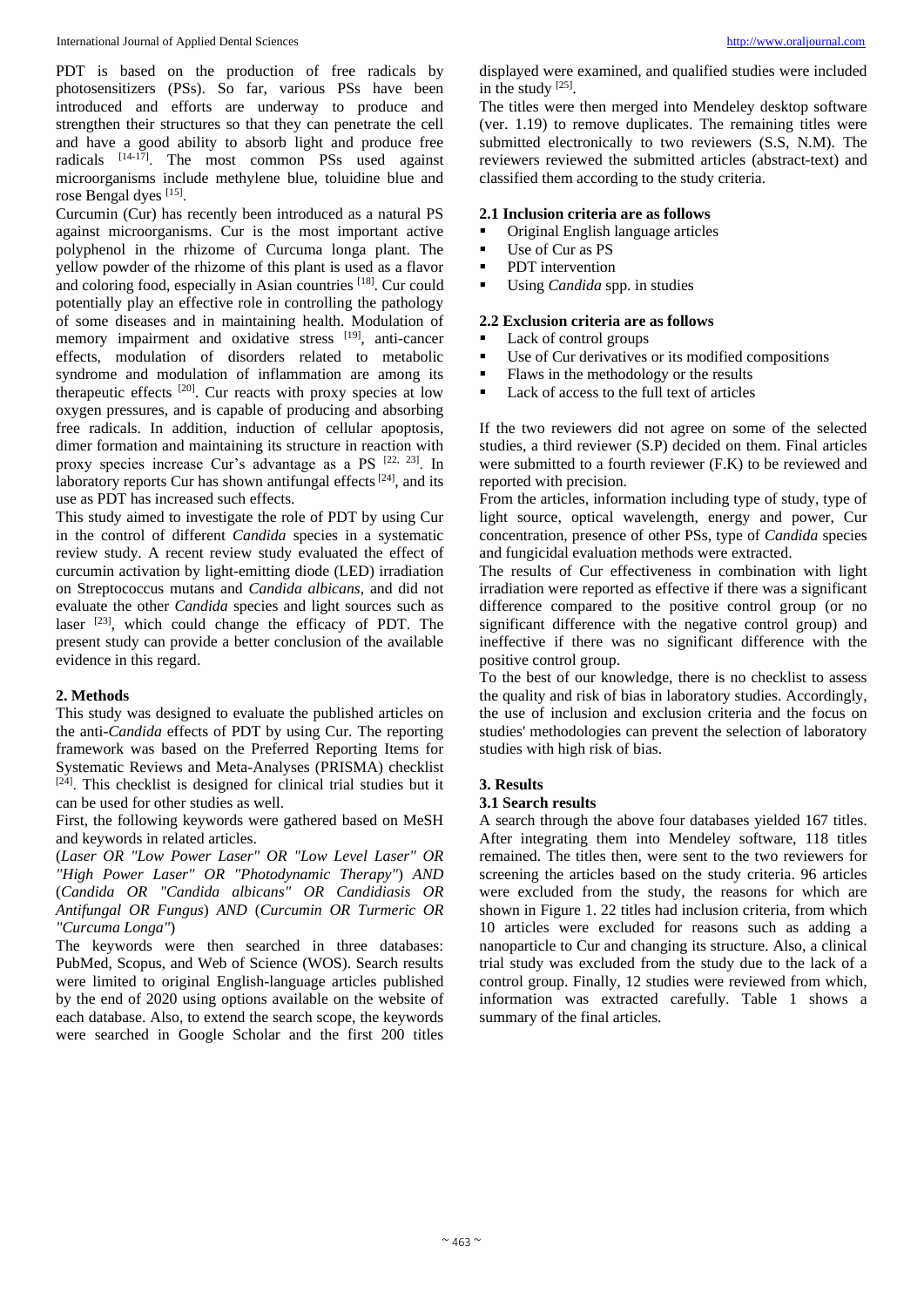

**Fig 1:** Articles search result

| <b>Table 1:</b> A summary of the final studies |  |
|------------------------------------------------|--|
|------------------------------------------------|--|

| <b>Author</b>                            | <b>Study type</b>                       | <b>Microorganisms</b>                                                                                                                                                      | <b>Sample</b>                                                                                                                       | Light<br>source | Wavelength<br>(nm) | energy<br>(J/cm2)       | power<br>(mW/cm2) | $(\mu M)$ PS                                         | evaluation efficacy                       |         |
|------------------------------------------|-----------------------------------------|----------------------------------------------------------------------------------------------------------------------------------------------------------------------------|-------------------------------------------------------------------------------------------------------------------------------------|-----------------|--------------------|-------------------------|-------------------|------------------------------------------------------|-------------------------------------------|---------|
| Dovigo et<br>$al., 2011$ <sup>[26]</sup> | $In-vitro$                              | C. albicans                                                                                                                                                                | <b>ATCC 90028</b>                                                                                                                   | <b>LED</b>      | 440-460            | 1.32-37.5               | 22                | Cur, 0.005-20                                        | CFU/ml<br>XTT                             | E       |
| Dovigo et<br>$al., 2011$ <sup>[27]</sup> | $In-vitro$                              | C. albicans<br>C. tropicalis<br>C. glabrata                                                                                                                                | clinical                                                                                                                            | <b>LED</b>      | 440-460            | 5.28, 18,<br>25.5, 37.5 | 22                | Cur, 5, 10, 20                                       | CFU/ml<br><b>XTT</b><br><b>CV</b>         | E       |
| Dovigo et<br>al., 2013 <sup>[28]</sup>   | $In-vivo$ ,<br>mice                     | C. albicans                                                                                                                                                                | <b>ATCC 90028</b>                                                                                                                   | <b>LED</b>      | 440-460            | 37.5                    | 89.2              | Cur, 20, 40, 80                                      | CFU/ml                                    | E       |
| Andrade et<br>al., 2013 <sup>[29]</sup>  | $In-vitro$                              | C. albicans<br>C. glabrata<br>C. dubliniensis                                                                                                                              | <b>ATCC 90028</b><br><b>ATCC 2001</b><br><b>CBS 7987</b>                                                                            | <b>LED</b>      | 440-460            | 5.28                    | 22                | Cur, 5, 10,<br>20,30,40                              | CFU/ml<br><b>XTT</b>                      | E       |
| Quishida et<br>al., 2016 <sup>[30]</sup> | $In-vitro$                              | C. albicans<br>C. glabrata<br>S. mutans                                                                                                                                    | <b>ATCC 90028</b><br><b>ATCC 2001</b><br><b>ATCC</b><br>25175                                                                       | <b>LED</b>      | 440-460            | 37.5                    | 22                | Cur, 80, 100,<br>120                                 | CFU/ml.<br>XTT<br>CV                      | E       |
| Merigo et<br>al., 2017 <sup>[31]</sup>   | $In-vitro$<br>In-vivo, G.<br>mellonella | C. albicans                                                                                                                                                                | SC5314                                                                                                                              | Diode<br>laser  | 405, 532,<br>650   | 10, 20, 30              |                   | Cur,100<br>Erythrosine, 100<br>Toluidine blue,<br>10 | An area of<br>growth,<br>Survival<br>rate | E       |
| Al-Asmari<br>et al., 2017<br>$[32]$      | $In-vitro$                              | Aspergillus niger<br>Aspergillus flavus<br>Penicillium<br>griseofulvum,<br>Penicillium<br>chrysogenum,<br>Fusarium oxysporum<br>C. albicans<br>Zygosaccharomyces<br>bailii | <b>ATCC 6275</b><br><b>ATCC 9643</b><br><b>ATCC 48927</b><br><b>ATCC 1010</b><br>ATCC 62606<br><b>ATCC 10231</b><br>N ATCC<br>42476 | Xenon<br>lamp   | $370 - 680$        | 0.24-360                | 500 <sub>w</sub>  | Cur.100-1000                                         | CFU/ml                                    | E       |
| Sanita et                                | $In-vitro$                              | C. dubliniensis                                                                                                                                                            | <b>CBS 7987</b>                                                                                                                     | <b>LED</b>      | 440-460            | 5.28                    | 22                | Cur, 5, 10, 20,                                      | CFU/mL                                    | $\bf E$ |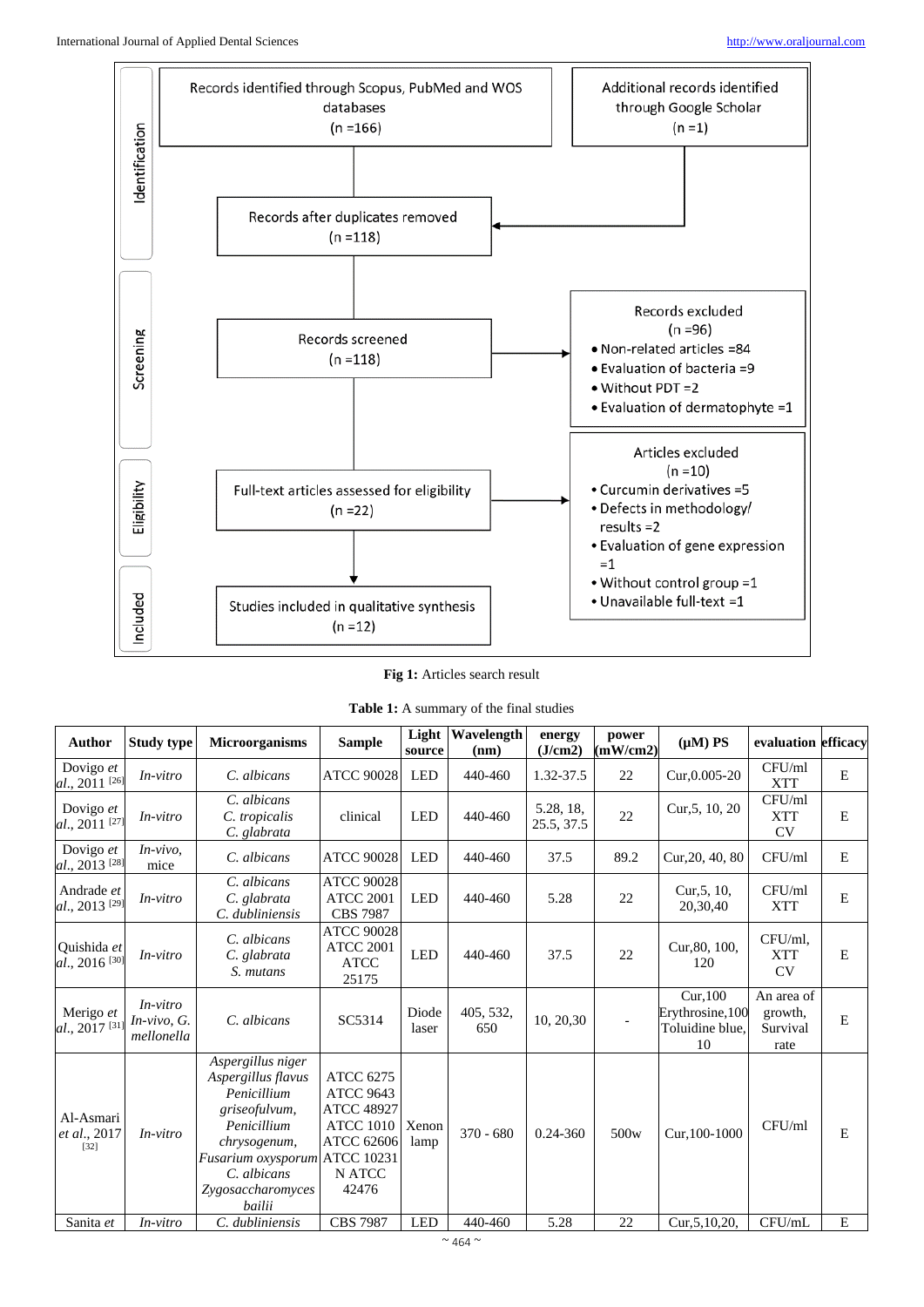| al., $2018^{[33]}$                         |                 |                                       | Clinical                                             |            |         |                                 |      | 30, 40                          | <b>XTT</b> |   |
|--------------------------------------------|-----------------|---------------------------------------|------------------------------------------------------|------------|---------|---------------------------------|------|---------------------------------|------------|---|
| Hsieh et al.,<br>$2018^{[34]}$             | <i>In-vitro</i> | C. albicans                           | <b>ATCC 90029</b>                                    | <b>LED</b> | 440-460 | 9                               | 22   | Cur, $1, 5, 10$ ,<br>20, 40, 80 | CFU/mL     | E |
| da Silva et<br>$al., 2019$ <sup>[35]</sup> | <i>In-vitro</i> | C. albicans                           | <b>ATCC 18804</b>                                    | <b>LED</b> | 440-460 | 67                              | 21.1 | $Cur.1.5\%$                     | CFU/ml     | Ε |
| Ma et al.,<br>2019<br>$[36]$               | <i>In-vitro</i> | C. albicans                           | <b>ATCC 90028</b><br>Clinical                        | <b>LED</b> | 440-460 | 2.6, 5.4,<br>7.9, 10.7,<br>13.2 | 22   | Cur, 20, 40, 60,<br>80,<br>100  | <b>XTT</b> | Е |
| Rocha et<br>$al., 2020$ <sup>[37]</sup>    | <i>In-vitro</i> | E. coli<br><b>MRSA</b><br>C. albicans | <b>ATCC 25922</b><br>ATCC 33591<br><b>ATCC 90029</b> | LED.       | 440-460 | 10.8,32.4                       | 18   | Cur, 30, 60                     | CFU/mL     | Е |

#### **3.2 Type of studies**

All the 12 reviewed studies were performed *In-vitro* or on animal, and no human clinical trials were observed. In addition to the culture medium, two studies evaluated the intervention on the tongue and oral mucosa of mice [28] and *G. Mellonella* larvae <sup>[31]</sup>. In the studies, the preparation and culture of *Candida* spp. were done in suspension (planktonic) and solid media (biofilm). Five studies used only biofilm to evaluate the findings  $[28, 30, 35-37]$ .

# **3.3 Type of microorganisms and their isolation**

In 11 studies, standard pre-existing laboratory species were used. In three studies, samples of *Candida* spp. were provided from the human oral mucosa including people with AIDS, lichen planus and oral candidiasis  $[27, 33, 36]$ . Six studies used only *C*. albicans to evaluate the antifungal effects of PDT [26, 28, 31, 35–37] . In addition to *C. albicans*, two studies used bacteria including Streptococcus mutans, E. coli, and Methicillin-resistant Staphylococcus aureus (MRSA) [30, 37] One study used seven fungal samples including *Candida albicans*, Aspergillus niger, Aspergillus flavus, Penicillium griseofulvum, Penicillium chrysogenum, Fusarium oxysporum and Zygosaccharomyces bailii [32] . *C. dubliniensis* was used in two studies [29, 33] . *C. glabrata* and *C. tropicalis* were other studied species of *Candida* [27, 29, 30].

#### **3.4 Types of PS**

Cur was used as PS in 12 studies. Methylene blue and erythrosine were also used in one study [31]. 10 studies used low concentrations of Cur  $(0.005-100 \mu M)$  and one study used concentrations of 100-1000  $\mu$ M Cur <sup>[32]</sup>. In one study, Cur concentration was reported as  $1.5 \text{ g}$  / Lit <sup>[35]</sup>. Toluidine blue with a concentration of 10  $\mu$ M and erythrosine with a concentration of 100  $\mu$ M were used in one study [31].

#### **3.5 Light source and radiation conditions**

The LED was irradiated in ten studies with a wavelength range of 420-460nm. One study used the diode lasers with three wavelengths of  $405$ ,  $532$  and  $650$  nm  $^{[31]}$ . One study used a Xenon lamp with a radiation spectrum of 370-680 nm [32] .

In the LED group, the radiation power densities were 18, 21.1, 22 and 89 mw  $/$  cm<sup>2</sup>, and the energy density of radiations varied from 1.32 to 37.5 J  $/$  cm<sup>2</sup>. In the laser groups, the power density of radiation was not reported and the radiation energy densities were 10, 20 and 30 J / cm<sup>2 [31]</sup>. In the Xenon lamp group, the radiant power was 500W, and its radiation energy densities were 24.5 and 73.2 J /  $cm<sup>2 [32]</sup>$ .

# **3.6 Investigation of anti-***Candida* **effects**

Colony count (CFU / mL) was used in nine studies; assessment of the level of cellular metabolism by the XTT assay was done in six studies, and growth inhibition zone in the biofilm was used in one study [31]. Also, two studies used crystal violet staining and optical spectrometry to investigate the lethal effect as well as the reduction of microorganisms' attachment to the wall of the culture dishes  $[27, 30]$ . Five studies simultaneously used colony count and examined the level of cell metabolism by the XTT assay [26, 27, 29, 30, 33] .

#### **3.7 Effectiveness**

In all studies, PDT, compared to the positive control group, showed a significant result on reducing colony counts, metabolism and attachment of *Candida* spp., other fungal species and bacteria in both biofilm and planktonic environments. In nine studies, in some settings, the reduction of *C. albicans*, *C. dubliniensis* and *C. tropicalis* reached 100% which occurred mainly in the planktonic environment [26, 27, 29–32, 34] . *C. glabrata* showed less sensitivity to PDT and their removal was incomplete.

All three light sources interacted well with Cur and their radiation wavelengths were shown effective. In a histological study, partial elimination of *Candida albicans* and modulation of inflammation were seen in mice tongue [28]. In addition, PDT increased the survival of the infected larvae with *C. albicans* [31] .

In the studies, in general, a significant and direct relationship between fungicidal effect and Cur concentration, radiation energy and contact time with Cur before irradiation was recorded. The following is a summary of the reviewed studies. In their three studies, Dovigo *et al*. investigated the optimal doses of Cur on different laboratory and clinical species of *Candida*. In addition, investigations were made on the effect of PDT with the help of Cur on the treatment of oral candidiasis of mice [26-28] .

First, they investigated the effect of 0-20 µM Cur with a maximum energy of  $37.5$  J / cm<sup>2</sup> and a contact time with Cur of 0-20 minutes on the *C. albicans*. Concentrations of 5, 10,  $20 \mu$ M had the most lethal effect. At a concentration of  $20 \mu$  $\mu$ M and energy of 5.28 J/cm<sup>2</sup> (4 minutes irradiation) complete lethality was achieved, and the increase of irradiation time had no significant effect. In the biofilm environment, based on the results of planktonic environment, concentrations of 5, 10, 20, 30, 40 µM, energy of 5.28 J/cm<sup>2</sup> and contact time of 0-20 minutes were used. The contact time of 1 to 20 minutes before irradiation was able to reduce the colony count. The increase of contact time showed a better effect in lethality. The best results were obtained with 20 minutes of contact time, 20  $\mu$ M Cur and a radiation intensity of 5.28 J / cm<sup>2 [26]</sup>.

In another study of theirs, 20 µM Cur among concentrations of 5, 10, 20, and 80 µM and a radiant energy of 5.28 and 18 J / cm<sup>2</sup> among radiation energies of 5.28, 18, 25.5 and 37.5 J / cm<sup>2</sup> showed the best results on the reduction of *C. albicans*, *C. tropicalis* and *C. glabrata* colonies in the planktonic environment. In the planktonic environment, a concentration of 20  $\mu$ M and a minimum energy of 18 J / cm<sup>2</sup> completely killed *C. tropicalis*. Not all of the above concentrations and energies had a complete lethal effect on *C. glabrata* in the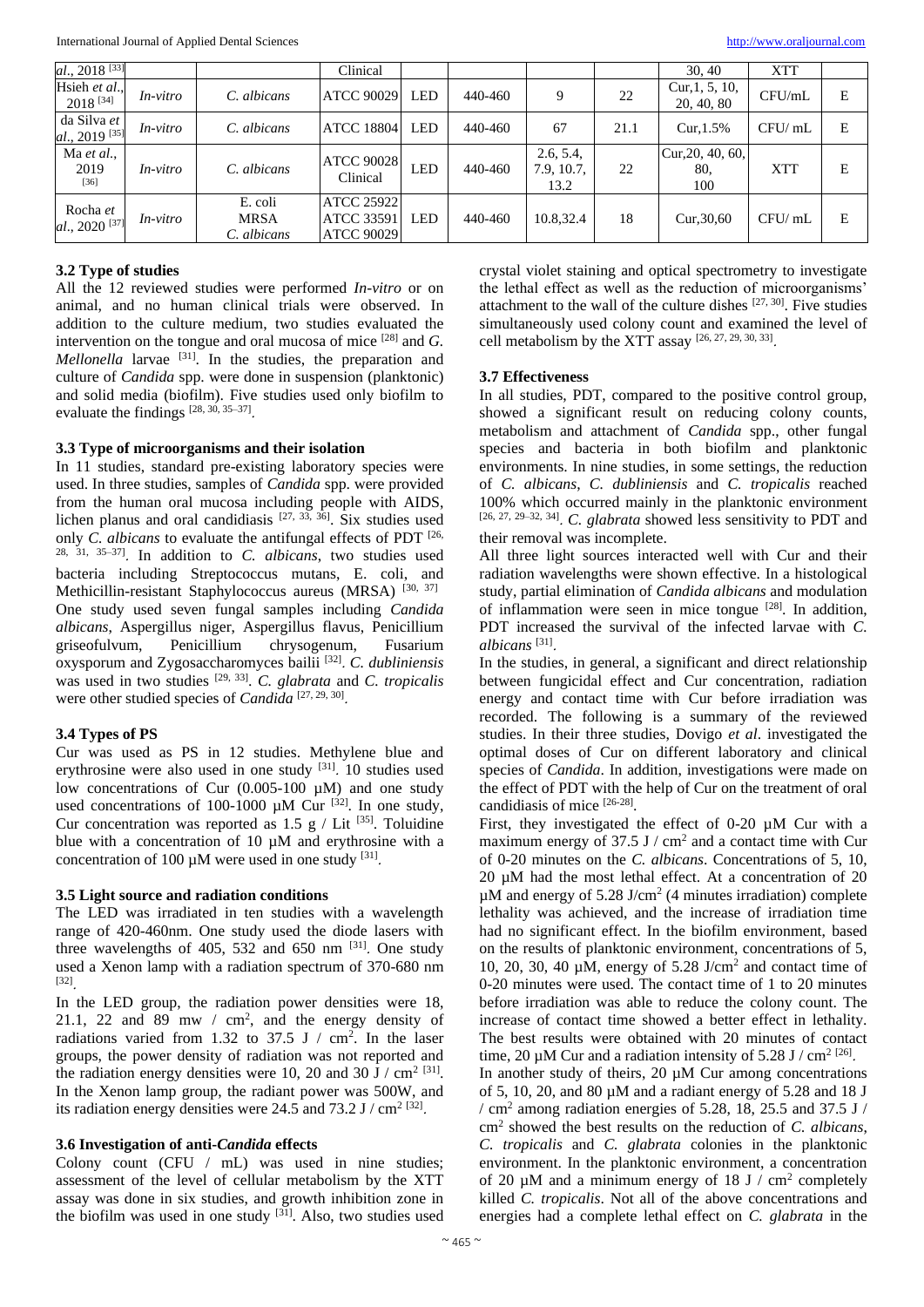planktonic medium. Cur by concentrations of 20, 30 and 40 µM were evaluated in a biofilm medium. After biofilm formation, the above concentrations were contacted with the culture medium for 20 minutes, and then an LED with an energy of 5.28 and 18 J /  $\text{cm}^2$  was radiated. The reduction of metabolism in biofilm for *C. albicans*, *C. tropicalis* and *C. glabrata* was 85.3%, 80.1% and 42% respectively. Also, the reduction rates of cell adhesion to the plastic dish wall for the above *Candida* spp. were 53.2%, 69.1% and 64.1% respectively<sup>[27]</sup>.

Dovigo *et al*. reported the effectiveness of PDT with Cur in the mice model as well. Oral mucosa of the mice was infected with *C. albicans* under immunosuppressive conditions, and Cur was exposed to oral mucosa and tongue at concentrations of 20, 40, and 80 µM, and after 20 minutes, an LED light was radiated. Radiation continued for 7 minutes at a total dose of 37.5 J / cm<sup>2</sup> . All PDT settings significantly reduced *C. albicans*' colony. There were dose-dependent effects among which 80  $\mu$ M showed the best effect [28].

Andrade *et al*. evaluated Cur pre-irradiation contact times (1, 5, 10, and 20 min) in planktonic and biofilm media for *C. albicans*, *C. glabrata*, and dubliniensis. One minute contact at 20 µM Cur completely reduced *C. dubliniensis*, however, it reduced *C. albicans* and *C. glabrata* by about 85%. Also, in the planktonic environment, all species were completely inactivated by PDT with time contacts of 5, 10 and 20 min and at a concentration of 20  $\mu$ M and no significant difference was observed between the contact times before the above irradiation. For biofilm, concentrations were of 10, 20, 30 and 40 µM, and irradiation times were 4 and 8 minutes, and contact times before irradiation were 1, 5, 10 and 20 minutes. In the biofilm, both the concentration and pre-irradiation times acted independently on lethality. A concentration of 40 µM and a time of 20 minutes had the most lethal effect on the species. Radiation or Cur alone did not prove effective [29].

Quishida *et al*. analyzed the effect of PDT on the biofilms of *C. albicans*, *C. glabrata* and Streptococcus mutans 24 or 48 hours after biofilm formation. They used concentrations of 80, 100 and 120 µM of Cur. In the first 24 hours, *C. albicans* showed a significant response to PDT with all Cur concentrations without significant differences. In the measurement after 48 hours, only PDT with 120 µM Cur had a significant efficacy on *C. albicans*. In the first 24 hours, Cur of 100 and 120 µM were deadly for the *C. albicans* alone, but these concentrations were not ineffective after 48 hours. All concentrations of PDT at all times showed a significant inhibitory effect for *C*. glabrata and *S*. mutans [30].

Merigo *et al*. had a different study. They examined different wavelengths of diode laser and three types of PS of 100 µM Erythrosine, 10 µM toluidine blue, and 100 µM curcumin on *C. albicans* in *G. mellonella* larvae and *In-vitro* settings. The wavelengths used were 405, 532 and 650 nm and the radiation energies were 10, 20 and 30 J  $/$  cm<sup>2</sup>. Without PS there was no lethal effect in both solid and suspension media. Cur, toluidine blue and erythrosine had the best effect in the suspension, respectively. Only PDT with Cur showed 100% lethal effect, which was seen in all radiation energies. The highest degree of inhibition was observed at 405 nm and the use of Cur at any concentration. None of the PSs had a lethal effect on larvae and were safe. PDT significantly increased larvae survival with all PSs<sup>[31]</sup>.

In the study of Alasmari *et al*. Cur contact with the environment was done 10-30 minutes before or just before the Xenon lamp irradiation on a variety of fungi. Cur concentration of 100-1000 µM and radiant energies of 0.24,

48, 72 and 96 J / cm<sup>2</sup> were used in the suspension medium. The best response was obtained at a concentration of 600- 1000 µM Cur, energy of 72 and 96 J / cm<sup>2</sup> and an irradiation time of 6 to 8 minutes. All doses and energies were effective on *C. albicans* and had 100% lethality. In biofilm, Cur at 800  $\mu$ M and 96, 240 and 360 J / cm<sup>2</sup> were able to completely inhibit *C. albicans*. The time of exposure to curcumin before irradiation did not affect the lethality significantly [32].

Sanitá *et al*. evaluated PDT on *C. dubliniensis*. Samples were obtained from HIV-infected individuals as well as standard laboratory samples. Cur concentrations included 20, 30, and  $40 \mu$ M, the contact time was 20 min, and radiation energy was 5.28 J / cm<sup>2</sup>. Concentration of 20  $\mu$ M in the planktonic environment completely inhibited *C. dubliniensis*. In the biofilm environment, PDT had a significant inhibitory effect at all three concentrations. 30 and 40 µM Cur alone without radiation also reduced the viability. In the planktonic medium, contact at 5 and 20 minutes produced similar light absorption, but in biofilm, at 5 minutes, only some parts of the culture medium began to absorb light [33].

Hsieh *et al*. investigated the effect of PDT or fluconazole or their combination on *C. albicans*. Cur concentrations in this study were 1, 5, 10, 20, 40 and 80  $\mu$ M; contact time was 20 minutes, and radiation energy was  $9 \text{ J} / \text{ cm}^2$ . In the planktonic environment, concentrations of 1  $\mu$ M and 9 J / cm<sup>2</sup> had a relative lethal effect, and a concentration of 5 µM had complete lethality. In the planktonic environment fluconazole caused a significant decrease in *C. albicans* but in culture medium this decrease was not significant. PDT effectively reduced *C. albicans* in biofilm, and when combined with fluconazole, better significant results were obtained. Within 48 hours, the combination of PDT and fluconazole reduced the colony count to 5%, while fluconazole alone reduced the colony count to  $20\%$  [34].

Da Silva *et al*. examined PDT on bovine rib specimens infected with *C. albicans*. PDT showed a significant lethal effect compared to Cur or light alone and the control group. Cur or light alone was not significantly different from the positive control group [35].

Ma *et al*. examined PDT on *C. albicans* extracted from oral mucosa of AIDS and lichen planus patients as well as standard laboratory samples. The effectiveness of PDT on the standard sample groups was higher than that of lichen planus and AIDS patients (90.9%, 86.7% and 66.4%). Also, a concentration-dependent effect was observed, and the concentration of 60  $\mu$ M was optimal [36].

Rocha *et al*. evaluated the efficacy of mouthwash containing 30 and 60 µM Cur with PDT on *C. albicans*, MRCA and E. coli biofilms. Settings included 10 minutes of irradiation - 10.8 J / cm<sup>2</sup> and 30 minutes of irradiation-32.4 J / cm<sup>2</sup> . In the findings, 60 µM Cur -30 minutes of irradiation caused 89.4% reduction in *C. albicans* colony. Cur with a concentration of 30 µM decreased the MRCA depending on the irradiation time. For E. coli, the result was similar to MRCA, and the colony growth was reduced by almost 100%, but no timedependent effect was observed [37].

#### **4. Discussion**

The findings of twelve reviewed articles showed that Cur in combination with light radiation with three sources of LED, diode laser and Xenon lamp played an effective role in reducing *Candida* spp. in both *in-vivo* and *In-vitro* models, and no placebo effect was observed.

The mechanism(s) of PDT and its cellular effects are not understood completely. The production of reactive oxygen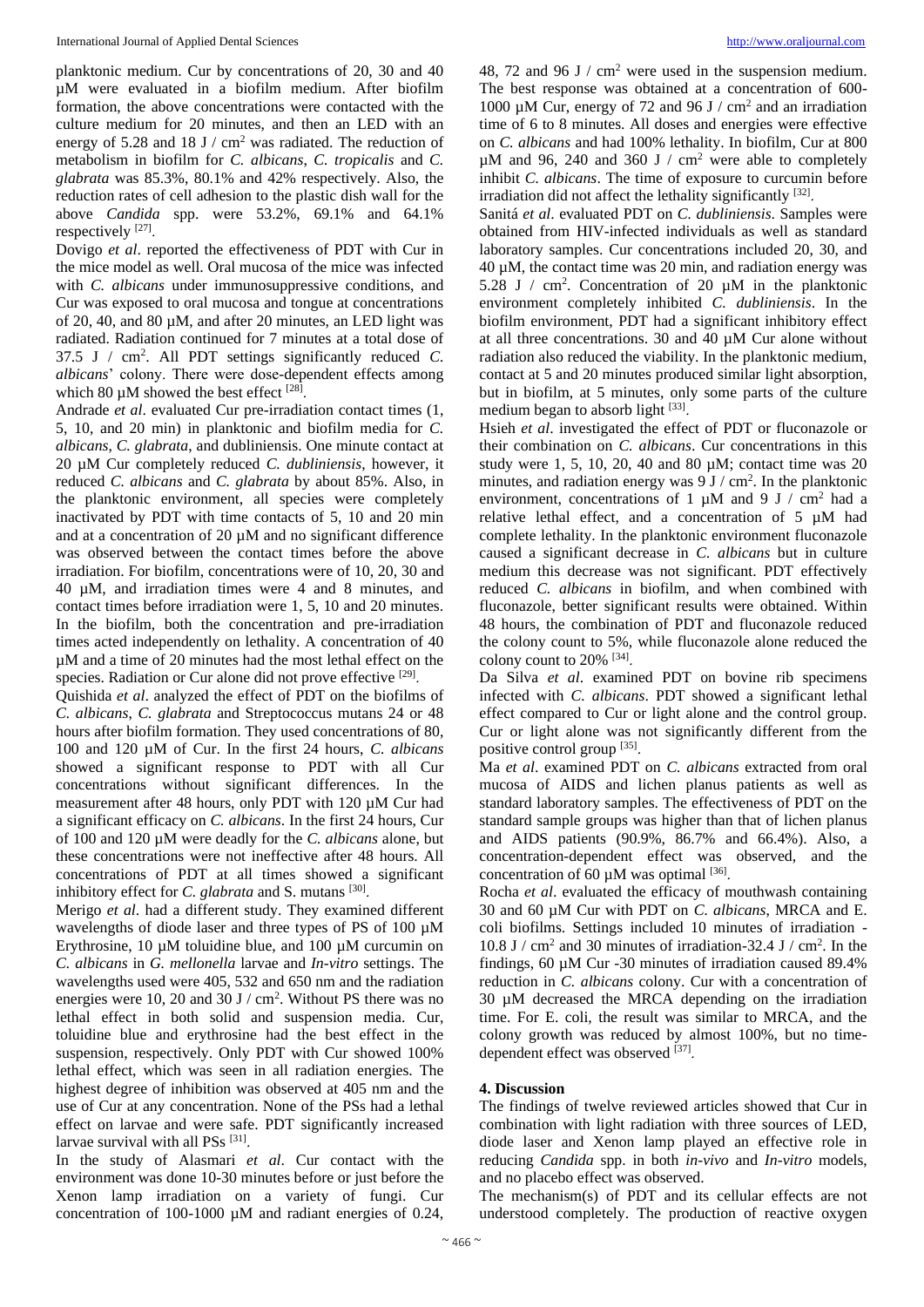species (ROS) as a cellular-damaging agent may be the mechanism justifying the effect of PDT  $[27]$ . The decrease in the metabolism of *Candida* spp. after PDT in the reviewed studies can be caused by a series of damage to the cell wall, the cell membrane and the genetic content due to ROS [26, 36,  $38, 39$ ] as well as cell membrane damage due to Cur toxicity  $[40]$ . The cell wall of the fungus reduces its permeability and increases cell strength and cell attachment. Cell wall is the first barrier to Cur penetration into the fungus cell  $[41]$ , and the interaction of Cur with the cell wall can be the first site of PDT damage.

In the reviewed articles PDT was used with  $0.005$ -1000  $\mu$ M curcumin and its antifungal results was dependent on Cur concentration  $[26-28, 30, 32-34, 36, 37]$ . It seems that in the suspension medium the minimum effective concentration of Cur is 5 to 20  $\mu$ M and in the biofilm, the 20  $\mu$ M and more appropriately the 30-40 µM concentrations have a better ability to reduce *Candida* spp. [26-28, 33, 34] . In addition to Cur concentration, three factors including *Candida* species, wavelength and radiant energy also affect the results of PDT. In four studies, PDT had a 100% reducing effect on *C. albicans*, *C. dubliniensis,* and *C. tropicalis* [27, 29, 31, 32] , but this effect was not complete on *C. glabrata*  $[27, 29]$ . Although *C*. *glabrata* has more resistance than *C. albicans* in the clinic [42] , but the present finding could be a bias because in other studies, for *C. glabrata* the minimum inhibitory concentration of Cur was higher than *C. albicans* and *C. tropicalis* [43, 44] , and with increasing the concentration of Cur during PDT, its relative resistance may decrease  $[43, 44]$ . Samples collected in the clinic may be more resistant to PDT than the pre-existing standard *Candida* spp. <sup>[36]</sup>. Various standard species had also been used in studies that may affect their sensitivity to PDT.

In some of the reviewed studies, the increase in irradiation time or energy was mostly associated with the fungicidal effects  $[26, 27, 32, 36, 37]$ . In the biofilm, the radiation energy of 18-37.5 J  $/$  cm<sup>2</sup> seems to be effective, although a lower radiation energy is required in the suspension medium. Also, the effect of curcumin concentration can be more important than irradiation time or energy  $[26, 29]$ .

In the studies, the biofilm had a weaker response to PDT than the suspension medium. Due to the greater thickness of the biofilm, there are two items that can maintain the effect of PDT relative to the suspension medium. The first is an increase in the concentration of Cur. And the second is the contact time of Cur with the biofilm before irradiation. In the latter case, the contact time provides an opportunity for Cur to penetrate into the deeper layers. According to the results, the Cur contact time, at least 5 minutes for the suspension medium and at least 20 minutes for the biofilm medium, as seen in the clinic, is the ideal time for the anti-*Candida* effects of PDT<sup>[29]</sup>.

Cur has an absorption spectrum of 270 to 590 nm, and ideally, an absorption spectrum of 410 to 450  $[32, 39]$ . This spectrum is clearly existent in the wavelength of LED lamp (440-460nm), Xenon lamp (370-680nm) and also the wavelength of 405nm diode laser compared to the other two wavelengths (532, 650nm) in the study of Merigo *et al*. [31] . Therefore, the use of light sources corresponding to the maximum absorption wavelength of Cur can bring about more successful results. Unlike LED and Xenon lamps, lasers produce photons of the same phase, energy, and direction. In other PDT studies with LED or laser, similar results have been shown to reduce bacterial  $[45, 46]$  and fungal colonies  $[47]$ . It seems that the type of PS and radiation setting are more important than the type of light sources according to the PS absorption spectrum.

Lasers with and without PDT have shown different antifungal effects. In the study of Najafi *et al*. 940 nm diode laser radiation alone had an increasing or neutral effect on *C. albicans* colony [48] . In the study of Wiench *et al*., the 635 nm diode laser alone is ineffective but PDT with toluidine blue significantly reduces all three species of *C. albicans*, *C. glabrata*, and *C. krusei* [49] . In the present reviewed study, three radiation wavelengths of 650, 405 and 532 nm of diode laser and LED alone, generally had no effect, but in combination with Cur (superior result), erythrosine and toluidine blue, it showed a fungicidal effect  $[28, 30-32]$  which is similar to findings of the other studies [43, 50-52].

In a reviewed study, the effect of fluconazole on biofilm was less than that of PDT, and the combination of the two increased the antifungal effect  $[34]$ . As in other studies, Cur had a weaker effect on *Candida* spp. than azoles, nystatin and amphotericin B  $[50, 52-54]$ . Cur in combination with fluconazole and amphotericin B  $[44, 50]$  reduces the MIC of fluconazole and amphotericin B and enhances their effectiveness [34, 44] . Cur also can sensitize fluconazole-resistant *C. albicans* species [53] which adds to its advantage as a PS.

In summary, the findings of the reviewed articles showed that Cur as PS could play a fungicidal role after light irradiation on *Candida* spp., and the results generally depend on the concentration of Cur, the type of *Candida* spp. and the radiation wavelength. Further studies are needed to achieve the ideal radiation settings, especially Cur-mediated laser radiation, as well as clinical effects. To the best of our knowledge, Cur is a safe substance in the usual dosage [55, 56], and its topical administration also increases its safety due to minimizing systemic effects.

# **5. Funding**

This research received no specific grant from any funding agency in the public, commercial or not-for-profit sectors.

# **6. Conflict of interest**

The authors declare that they have no conflict of interest.

# **7. Reference**

- 1. Bongomin F, Gago S, Oladele RO, Denning DW. Global and multi-national prevalence of fungal diseases-estimate precision. Journal of Fungi 2017, 3.
- 2. Mahmoudi Rad M, Zafarghandi S, Abbasabadi B, Tavallaee M. The epidemiology of *Candida* species associated with vulvovaginal candidiasis in an Iranian patient population. Eur J Obstet Gynecol Reprod Biol 2011;155(2):199-203.
- 3. Guinea J. Global trends in the distribution of *Candida* species causing candidemia, Clinical Microbiology and Infection 2014;20:5-10.
- 4. Pfaller MA, Diekema DJ, Gibbs DL, Newell VA, Ellis D, Tullio V *et al*. Results from the artemis disk global antifungal surveillance study, 1997-2007: A 10. 5-year analysis of susceptibilities of *Candida* species to fluconazole and voriconazole as determined by CLSI standardized disk diffusion. J Clin Microbiol 2010;48(4):1366-77.
- 5. Raber-Durlacher JE, Elad S, Barasch A. Oral mucositis, Oral Oncology 2010;46:452-6.
- 6. Mushi MF, Bader O, Taverne-Ghadwal L, Bii C, Groß U, Mshana SE. Oral candidiasis among African human immunodeficiency virus-infected individuals: 10 years of systematic review and meta-analysis from sub-Saharan Africa, Journal of Oral Microbiology 2017, 9.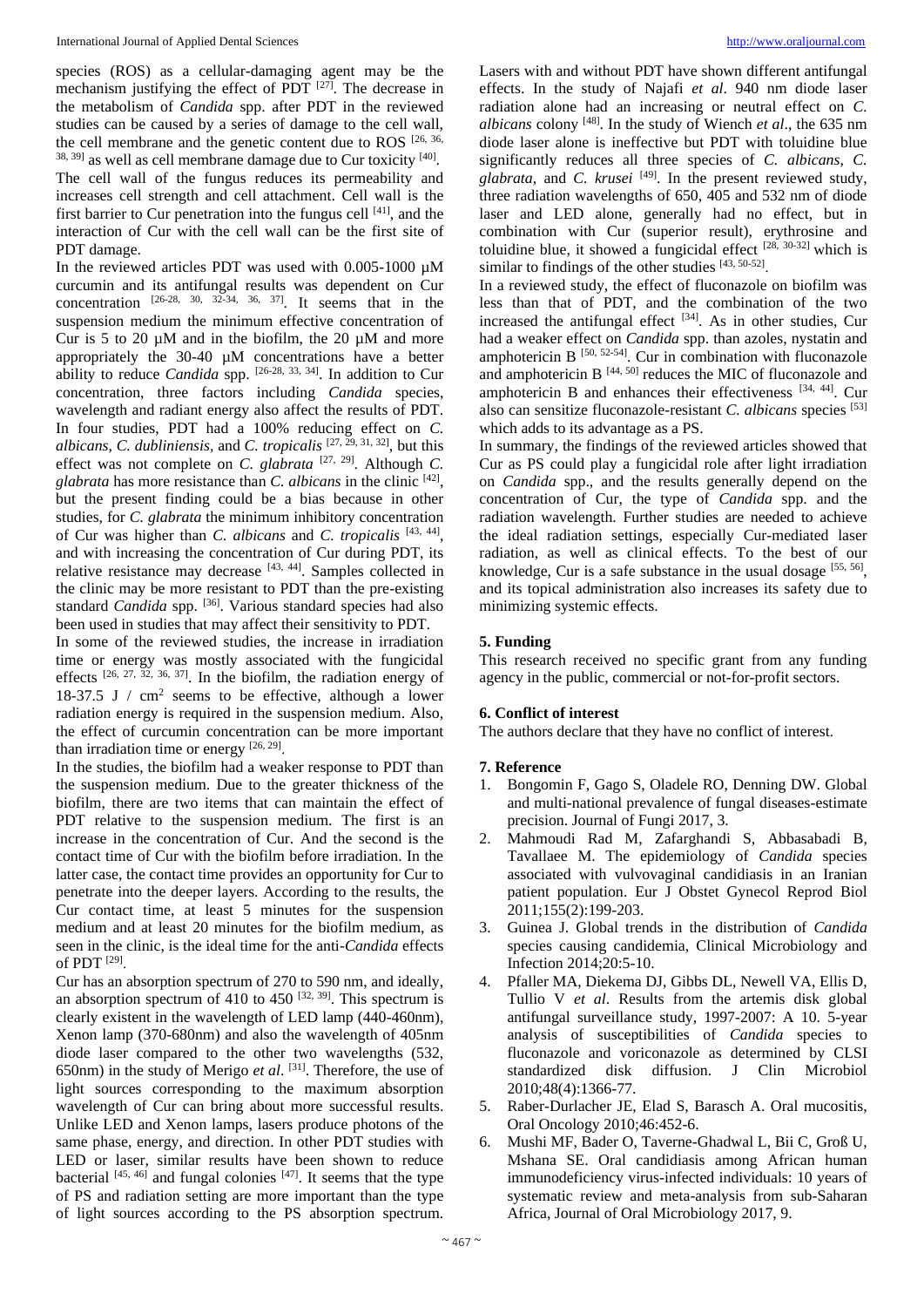- 7. Prakash B, Shekar M, Maiti B, Karunasagar I, Padiyath S. Prevalence of *Candida* spp. Among healthy denture and nondenture wearers with respect to hygiene and age. J Indian Prosthodont Soc 2015;15(1):29-32.
- 8. Friedman DZP, Schwartz IS. Emerging fungal infections: New patients, new patterns, and new pathogens Journal of Fungi 2019, 5.
- 9. Bondaryk M, Kurza̧tkowski W, Staniszewska M. Antifungal agents commonly used in the superficial and mucosal candidiasis treatment: Mode of action and resistance development, Postepy Dermatologii i Alergologii 2013;30:293-301.
- 10. Chilakamarthi U, Giribabu L. Photodynamic Therapy: Past, Present and Future. Chemical Record 2017.
- 11. Sgolastra F, Petrucci A, Gatto R, Marzo G, Monaco A. Photodynamic therapy in the treatment of chronic periodontitis: A systematic review and meta-analysis, Lasers in Medical Science 2013;28:669-82.
- 12. Pires Marques EC, Piccolo Lopes F, Nascimento IC, Morelli J, Pereira MV, Machado Meiken VM *et al*. Photobiomodulation and photodynamic therapy for the treatment of oral mucositis in patients with cancer. Photodiagnosis Photodyn Ther 2020, 29.
- 13. Javed F, Samaranayake LP, Romanos GE. Treatment of oral fungal infections using antimicrobial photodynamic therapy: A systematic review of currently available evidence, Photochemical and Photobiological Sciences 2014;13:726-34.
- 14. Wijesiri N, Yu Z, Tang H, Zhang P. Antifungal photodynamic inactivation against dermatophyte Trichophyton rubrum using nanoparticle-based hybrid photosensitizers. Photodiagnosis Photodyn Ther 2018;23:202-8.
- 15. Ghorbani J, Rahban D, Aghamiri S, Teymouri A, Bahador A. Photosensitizers in antibacterial photodynamic therapy: an overview. Laser Ther 2018;27(4):293-302.
- 16. Zhang Y, Zheng K, Chen Z, Chen J, Hu P, Cai L *et al*. Rapid killing of bacteria by a new type of photosensitizer. Appl Microbiol Biotechnol 2017;101(11):4691-700.
- 17. Zhang J, Jiang C, Figueiró Longo JP, Azevedo RB, Zhang H, Muehlmann LA. An updated overview on the development of new photosensitizers for anticancer photodynamic therapy, Acta Pharmaceutica Sinica B 2018;8:137-46.
- 18. Priyadarsini KI. The chemistry of curcumin: From extraction to therapeutic agent, Molecules 2014;19:20091-112.
- 19. Effect of curcumin on memory impairment: A systematic review.
- 20. Hewlings S, Kalman D. Curcumin: A Review of Its Effects on Human Health. Foods 2017;6(10):92.
- 21. Fujisawa S, Atsumi T, Ishihara M, Kadoma Y. Cytotoxicity, ROS-generation Activity and Radicalscavenging Activity of Curcumin and Related Compounds. Anticancer Res 2004;24(2 B):563-9.
- 22. Walters DK, Muff R, Langsam B, Born W, Fuchs B. Cytotoxic effects of curcumin on osteosarcoma cell lines. Invest New Drugs 2008;26(4):289-97.
- 23. Picco D de CR, Cavalcante LLR, Trevisan RLB, Souza-Gabriel AE, Borsatto MC, Corona SAM. Effect of curcumin-mediated photodynamic therapy on Streptococcus mutans and *Candida albicans*: A systematic review of *in vitro* studies, Photodiagnosis and

Photodynamic Therapy 2019;27:455-61.

- 24. Liberati A, Altman DG, Tetzlaff J, Mulrow C, Gøtzsche PC, Ioannidis JPA *et al*. The PRISMA statement for reporting systematic reviews and meta-analyses of studies that evaluate health care interventions: explanation and elaboration. In: Journal of clinical epidemiology 2009.
- 25. Khosraviani F, Saberi‐Demneh A, Asadollahifar R, Nakhostin A, Khazaei P. Post‐operative pain management with meloxicam: a systematic literature review in the field of dentistry. Oral Surg 2020;13(2):188-96.
- 26. Dovigo LN, Pavarina AC, Ribeiro APD, Brunetti IL, Costa CADS, Jacomassi DP *et al*. Investigation of the photodynamic effects of curcumin against *Candida albicans*. Photochem Photobiol 2011;87(4):895-903.
- 27. Dovigo LN, Pavarina AC, Carmello JC, MacHado AL, Brunetti IL, Bagnato VS. Susceptibility of clinical isolates of *Candida* to photodynamic effects of curcumin. Lasers Surg Med 2011;43(9):927-34.
- 28. Dovigo LN, Carmello JC, De Souza Costa CA, Vergani CE, Brunetti IL, Bagnato VS *et al*. Curcumin-mediated photodynamic inactivation of *Candida albicans* in a murine model of oral candidiasis. Med Mycol 2013;51(3):243-51.
- 29. Andrade MC, Ribeiro APD, Dovigo LN, Brunetti IL, Giampaolo ET, Bagnato VS *et al*. Effect of different preirradiation times on curcumin-mediated photodynamic therapy against planktonic cultures and biofilms of *Candida* spp. Arch Oral Biol 2013.
- 30. Quishida CCC, De Oliveira Mima EG, Jorge JH, Vergani CE, Bagnato VS, Pavarina AC. Photodynamic inactivation of a multispecies biofilm using curcumin and LED light. Lasers Med Sci 2016.
- 31. Merigo E, Conti S, Ciociola T, Fornaini C, Polonelli L, Lagori G *et al*. Effect of different wavelengths and dyes on *Candida albicans*: *In vivo* study using *Galleria mellonella* as an experimental model. Photodiagnosis Photodyn Ther 2017;18:34-8.
- 32. Al-Asmari F, Mereddy R, Sultanbawa Y. A novel photosensitization treatment for the inactivation of fungal spores and cells mediated by curcumin. J Photochem Photobiol B Biol 2017.
- 33. Sanita PV, Pavarina ACC, Dovigo LNLN, Ribeiro APD, Andrade MC, de Oliveira Mima EG *et al*. Curcuminmediated anti-microbial photodynamic therapy against *Candida dubliniensis* biofilms. Lasers Med Sci 2018;33(4):709-17.
- 34. Hsieh Y-H, Zhang J-HJ-H, Chuang W-CW-C, Yu K-HK-H, Huang X-BX-B, Lee Y-CY-C *et al*. An *in vitro* study on the effect of combined treatment with photodynamic and chemical therapies on *Candida albicans*. Int J Mol Sci 2018, 19(2).
- 35. Da Silva FC, Fernandes Rodrigues PLPL, Santos Dantas Araújo T, Sousa Santos M, de Oliveira JM, Pereira Rosa L *et al*. Fluorescence spectroscopy of *Candida albicans* biofilms in bone cavities treated with photodynamic therapy using blue LED (450 nm) and curcumin. Photodiagnosis Photodyn Ther 2019;26:366-70.
- 36. Ma J, Shi H, Sun H, Li J, Bai Y. Antifungal effect of photodynamic therapy mediated by curcumin on *Candida albicans* biofilms *in vitro*. Photodiagnosis Photodyn Ther 2019;27:280-7.
- 37. Rocha MP, Ruela ALM, Rosa LP, Santos GPO, Rosa FCS. Antimicrobial photodynamic therapy in dentistry